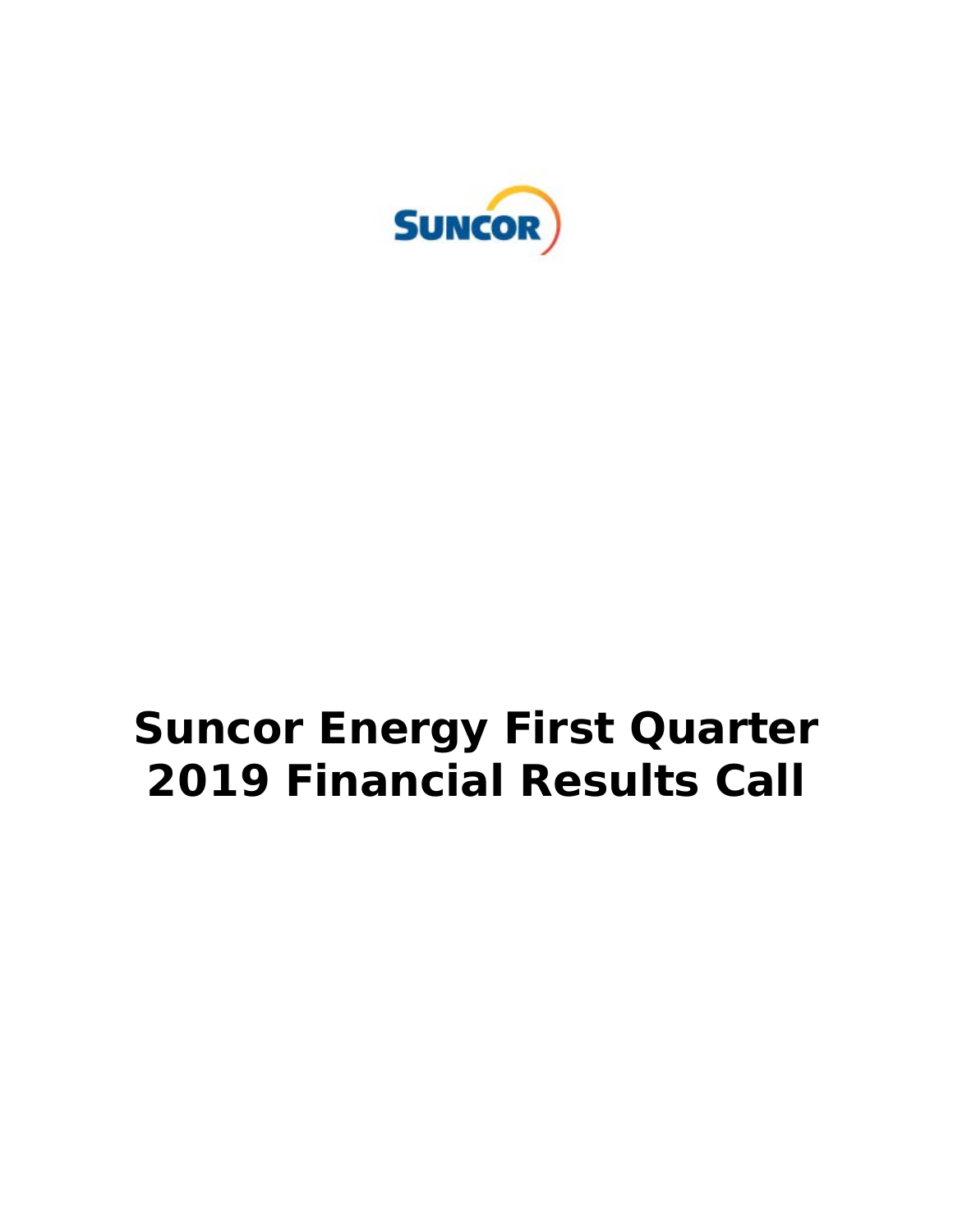# Thursday, 2<sup>nd</sup> May 2019

**Operator:** Good morning, ladies and gentlemen, and welcome to the Suncor Energy First Quarter 2019 Financial Results Call. (Operator Instructions) I would now like to turn the conference over to your host, Mr. Trevor Bell, Vice President, Investor Relations. Sir, you may begin.

#### **Introduction**

Trevor Bell *Vice President of Investor Relations, Suncor Energy Inc.*

Thank you, operator, and good morning. Welcome to Suncor's first quarter earnings call. With me this morning are Steve Williams, our outgoing Chief Executive Officer; Mark Little, President and incoming Chief Executive Officer; and Alister Cowan, our Chief Financial Officer.

Please note that today's comments contain forward-looking information. Actual results may differ materially from the expected results because of various risk factors and assumptions that are described in our first quarter earnings release as well as our current Annual Information Form, and both of those are available on SEDAR, EDGAR, and our website, suncor.com.

Certain financial measures referred to in these comments are not prescribed by Canadian GAAP. For a description of these financial measures, please see our first quarter earnings release. Information on the impact of foreign exchange, FIFO accounting and share-based compensation on our results can also be found in our Q1 report to shareholders. Following the formal remarks, we'll open the call for questions first from members of the investment community and then, time permitting, to members of the media. I'll now hand it over to Steve Williams for his comments.

## **Opening Remarks**

Steve Williams *Outgoing Chief Executive Officer, Suncor Energy Inc.*

Good morning and thank you for joining us. We announced last November that I would be retiring at today's AGM, at which time Mark Little will become Suncor's new CEO. Since that announcement, we've focused on ensuring a smooth transition. Mark and the Suncor team have continued to drive tremendous results as is reflected again in this quarter. In just a few minutes, I'll hand over to Mark and Alister to talk about the very strong start to 2019.

You've heard me say many times that you should judge us on what we do not just what we say. During my time as CEO, we've increased the reliability of assets and reduced Oil Sands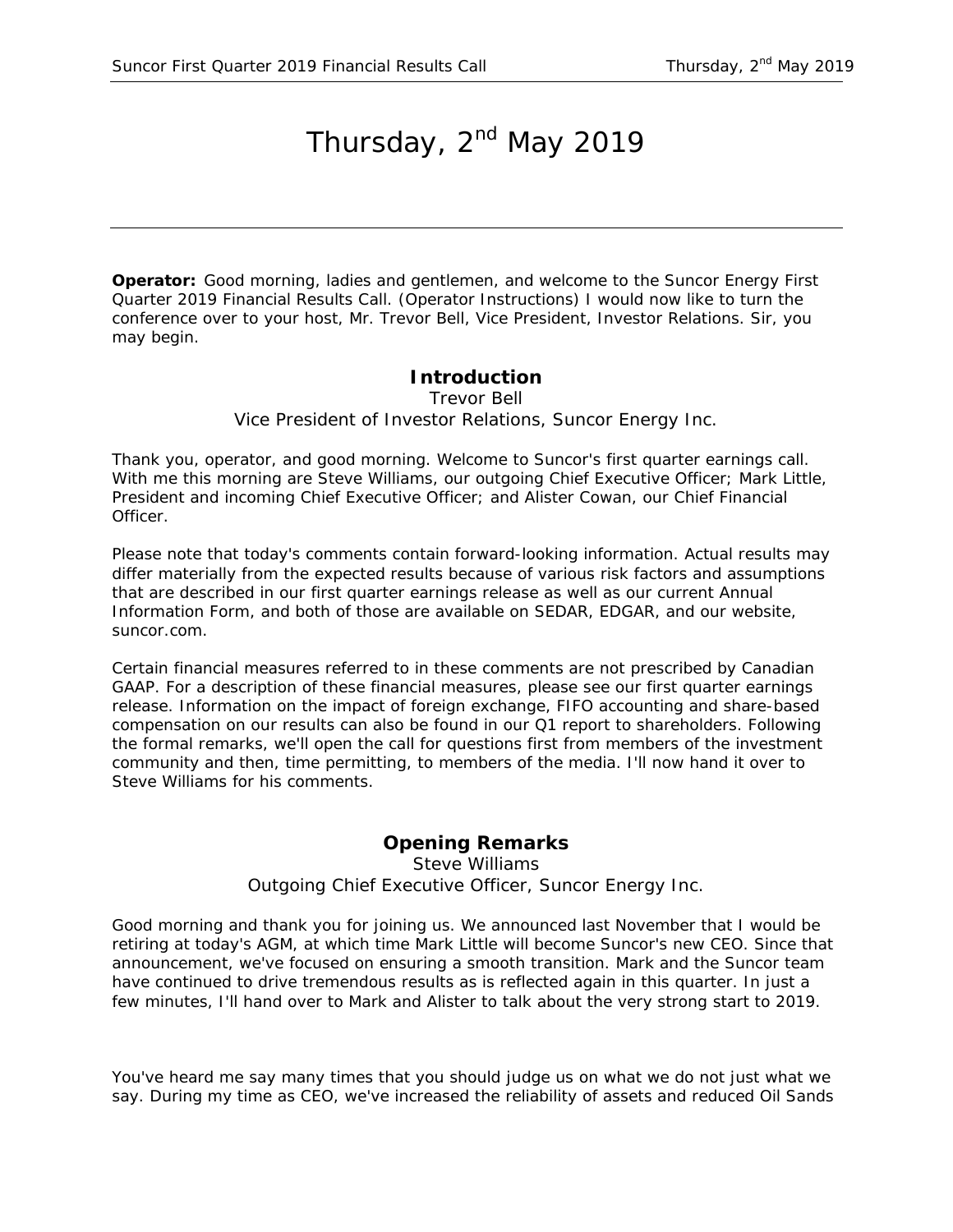operating costs per barrel by over one third, and we did that through disciplined operational excellence.

At the same time, we've maintained our commitment to leadership in sustainability. We set ambitious greenhouse gas and social goals and continue to make great progress. We focused on strong capital discipline. We completed many counter-cyclical acquisitions including increasing our interest in Syncrude. Maintaining a strong balance sheet also allowed us to complete organic growth at Hebron while successfully executing, commissioning and ramping up the world-class mining asset, Fort Hills. Over the past 7 years, all of this was accomplished while increasing our dividend by approximately 20% per year and buying back nearly \$10 billion worth of our stock.

Now I think we're among a handful of companies in industry able to generate reliable free cash flow through a wide range of business environments while consistently increasing shareholder returns. We've clearly demonstrated the resilience of our integrated business model as well as that commitment to returning value to our shareholders.

Looking forward, Suncor has a very compelling investor proposition. I'm excited about what's in store for Suncor and our stakeholders and I truly believe the best is yet to come especially now I'm such a large shareholder. I will now turn it over to Mark.

#### **Operational Highlights**

Mark Little *President, Incoming Chief Operating Officer, Suncor Energy Inc.*

Thanks, Steve. And I appreciate you doubling down at this time. That's awesome. But I wanted to thank you for your strong leadership over the last 7 years. It's interesting; the support you've provided to me and the leadership team has been outstanding. Steve brought operational excellence and capital discipline to Suncor and that's just been huge for the company. I think all our shareholders understand that. And it's allowed us to thrive over a significant period of time. And so today we're in a great and enviable position within the industry and you've been a fabulous representative of the company both to our stakeholders, but to our governments and beyond. So thanks so much for your service and leadership.

I'll now turn over to our -- and turn my attention to the first quarter results. We generated \$2.6 billion of funds from operations. This reinforces the value of our integrated model, as Steve just mentioned, and, in fact, in the last 2 quarters we've demonstrated the strength and resilience of our model through a range of markets and commodity cycles.

In the fourth quarter of 2018, there were low benchmark prices with wide heavy and light crude oil differentials, whereas in the first quarter of 2019, there were higher benchmark prices and narrow differentials. Both quarters, we were able to generate significant funds from operations.

And this substantial change in market conditions was primarily driven by the Alberta government's actions to curtail production. The net financial impact of this has been slightly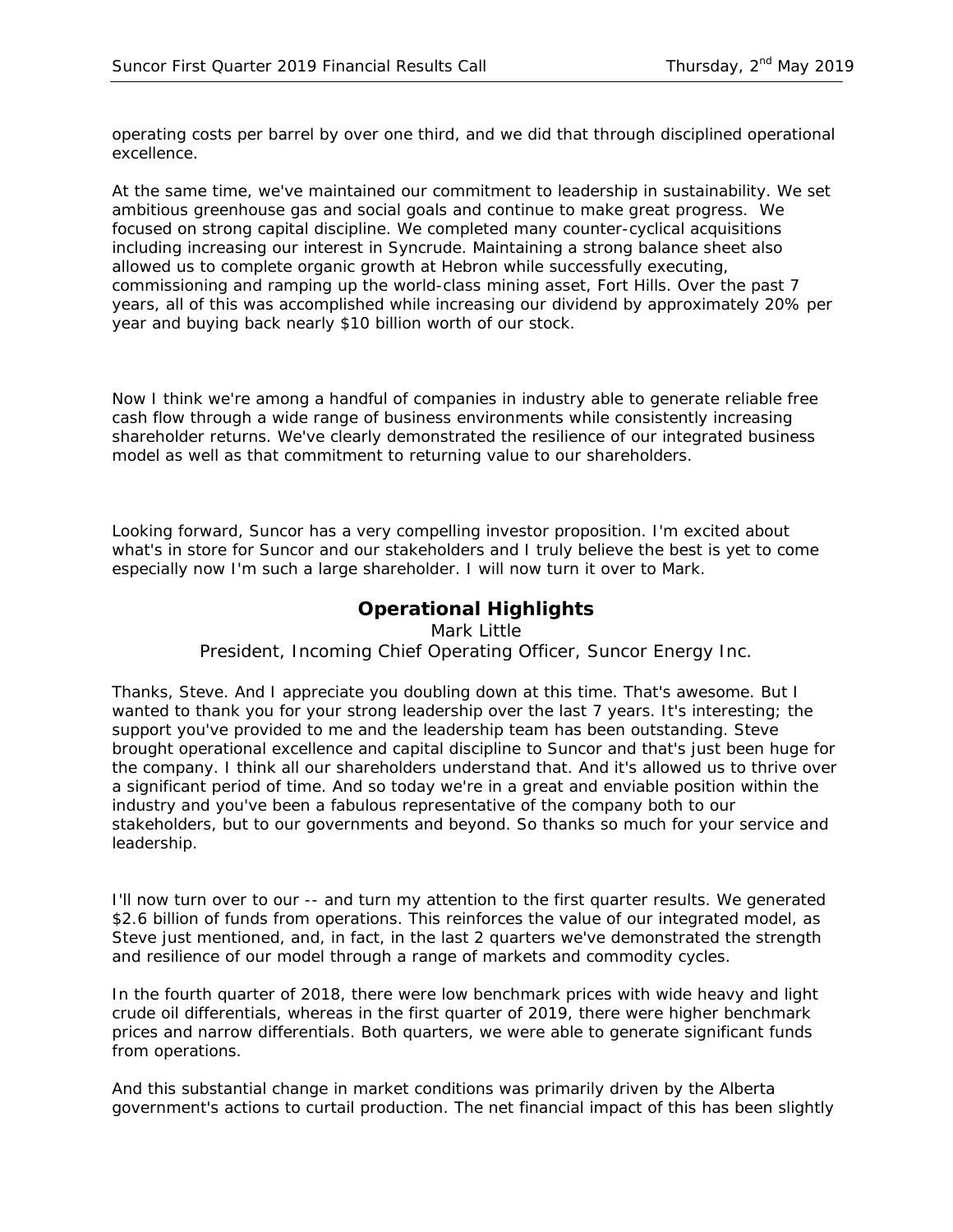positive to Suncor. However, we believe that for investment to return to the province, we must find a path forward for Albertans to get fair value for all of the production in the province. And to that end, we'll be working with the new Alberta government and the industry to achieve this goal of getting 100% of Alberta's crude oil production to market so that we can receive a fair global price.

Our results demonstrate the value Suncor will gain from rising benchmark oil price given that all 765,000 barrels a day of Q1 oil is oil production. We expect our production to grow 10% this year versus 2018 even with the Alberta mandatory production curtailments. However, the production caps did significantly impact our production volumes and unit operating costs in the quarter. But given this unusual environment in the first quarter, we took a number of key actions to improve the overall financial results of the company.

First, our overall focus was on maintaining the safe operation of our assets for our employees and to sustain asset integrity especially during such a cold and difficult winter.

Secondly, we maximized production to our highest value Oil Sands products namely synthetic crude oil and diesel even though the upgrading yield loss resulted in fewer barrels. Our entire focus was on value and not on production.

Third, on several occasions in the quarter we transferred production quotas between our Oil Sands assets to ensure safe operations and to further maximize value.

And finally, we redeployed resources to advance pre-stripping activities in the mines. Progressing this work at this time of the year is very efficient because the ground is frozen and the trucks can roll well and so we anticipate lower absolute operating costs later in the year to offset this.

So moving to our first quarter operating results, total Oil Sands production was 657,000 barrels per day, which represents a reduction of 84,000 barrels a day or so approximately; or just over 11% compared to Q4 of 2018. What's important to note is that 80% if our Q1 Oil Sands production was synthetic crude oil versus 65% in the fourth quarter of 2018. In fact, our production of synthetic crude oil, when you take Syncrude and combine it to base plant, is an all-time record for any quarter in the history of the company. The substantially lighter product mix in the first quarter reflects, as I discussed earlier, the strategic decision to keep upgraders running at full capacity during a period of extremely cold weather in order to operate safely and continue to focus on maximizing value.

First quarter absolute cash operating costs for all of our Oil Sands assets were in line or slightly higher than Q4 of 2018. This reflects the fixed cost nature of mining operations, higher commodity costs and the advancement of future mining activities, as I just mentioned. But on a unit basis then, all of our Oil Sands operating costs were, on average, \$5 a barrel higher than Q4 2018 primarily as a result of lower production volumes combined with higher seasonal and commodity costs.

Moving to our E&P business, total Q1 production was 107,000 barrels per day. These results reflect the ongoing ramp-up of Hebron, which achieved production of 18,000 barrels per day net to Suncor during the quarter as well as first oil from the Oda project in offshore Norway. Operating costs were up slightly due to maintenance deferred from Q4 2018 given the severe November storms off the east coast of Canada.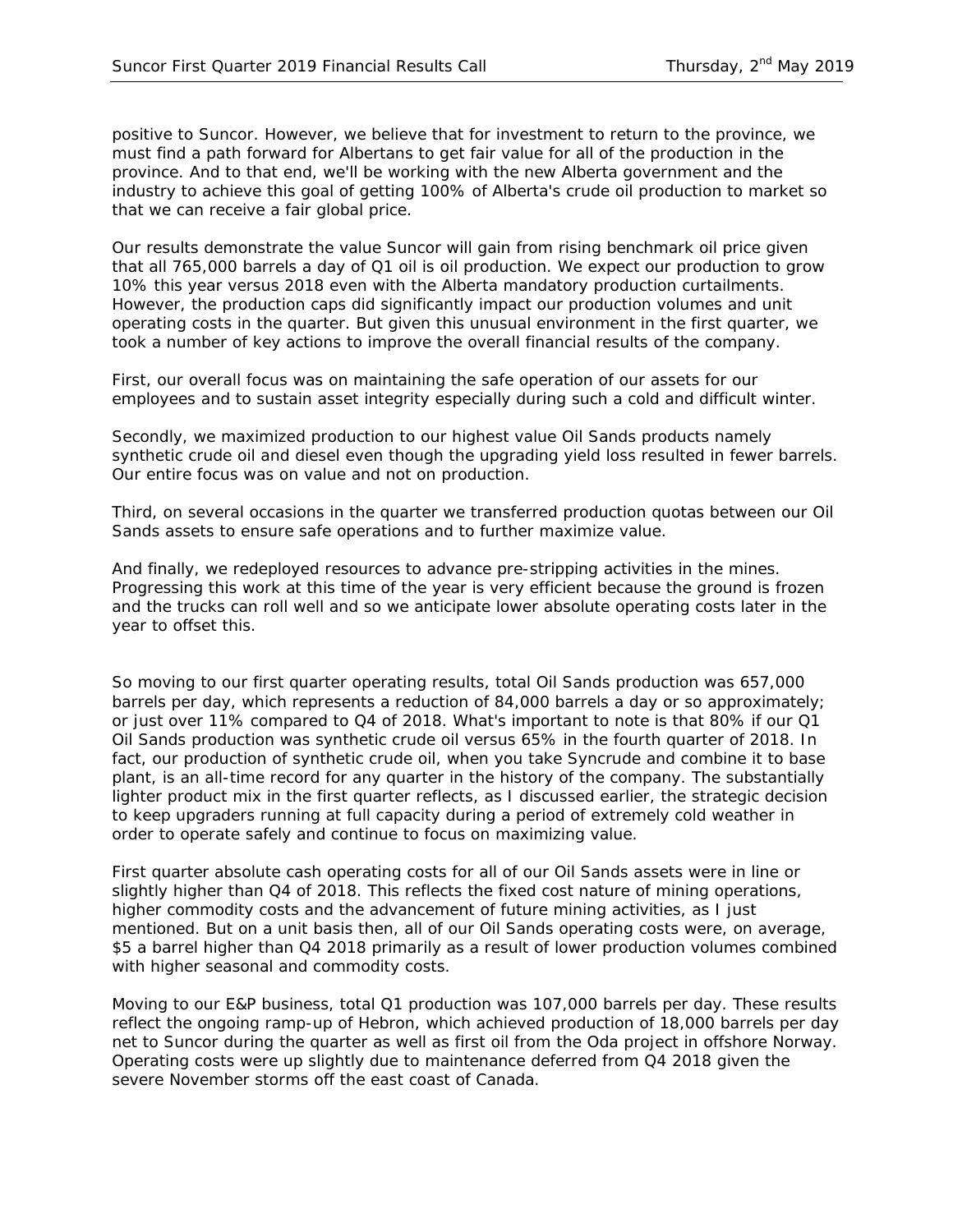Our refineries operated reliably during the quarter, achieving utilization of 96%, which included planned maintenance at Commerce City. We continue to see strong domestic demand for our refined products including strong distillate crack margins. Total refined product sales increased to 543,000 barrels per day, which reflects record Canadian wholesale volumes. Refining operating cost per barrel was \$5.60 in the quarter as a result of higher commodity costs and the impact of planned maintenance activities.

Looking to the second quarter, we have several routine planned maintenance events in both the upstream and downstream segments of the business. The anticipated impact of these planned maintenance events has already been reflected in our 2019 guidance.

I also wanted to comment briefly on capital. And let me assure you that our strong focus on investing capital will not change. This year, we anticipate to spend \$4.9 billion to \$5.6 billion. And in Q1, our capital was down quite a bit and a lot of it is because of weather and so some of that will show up later in the year. Nevertheless, our focus remains on ensuring that every dollar spent is driving value for the organization. And some of the capital is expected to ramp up later in the year and a lot of that is some of these projects are held waiting for regulatory and government support before we proceed.

While remaining laser-focused on our operational performance, we're also advancing our plans to grow our cash flow each year between 2020 and 2023 so at the end of that period we're generating an additional \$2 billion of sustainable incremental annual cash flow. This will be achieved by enhancing margins and reducing both sustaining capital and operating costs of our existing assets as well as some selective de-bottlenecks.

Today, we're moving forward with a number of opportunities, which will help us achieve approximately 75% of the \$2 billion target. To help drive these initiatives, just recently we announced a change to establish a senior leadership team to ensure that this focus gets the day-to-day support, focus and leadership that's required. This will also include work to further identify the remaining opportunities to close the gap. The team will be led by a senior leader from our operations that will also be part of the executive leadership team.

So with that, I'll pass it along to Alister to provide some color on the first quarter financial results.

## **Financial Highlights**

Alister Cowan *Chief Financial Officer, Suncor Energy Inc.*

Thanks, Mark. So Steve, I'd like to also thank you, firstly, for persuading me to join Suncor 5 years ago. That was an awesome decision and thank you for that. Your leadership across the company and all that you've done for Suncor as well as being a champion for our industry on both the national and the global stage. Under your leadership, Suncor has certainly built a strong social and environmental track record and focus, and the investments that we have made ensure that we will reliably and responsibly extract value from our world-class long-life resource base for many decades to come.

So let me start the review of our financial results by highlighting a change in our Q1 reporting related to the new lease accounting rules under IFRS. The overall effect on our results was immaterial however you will notice an increase in our debt of approximately \$1.8 billion.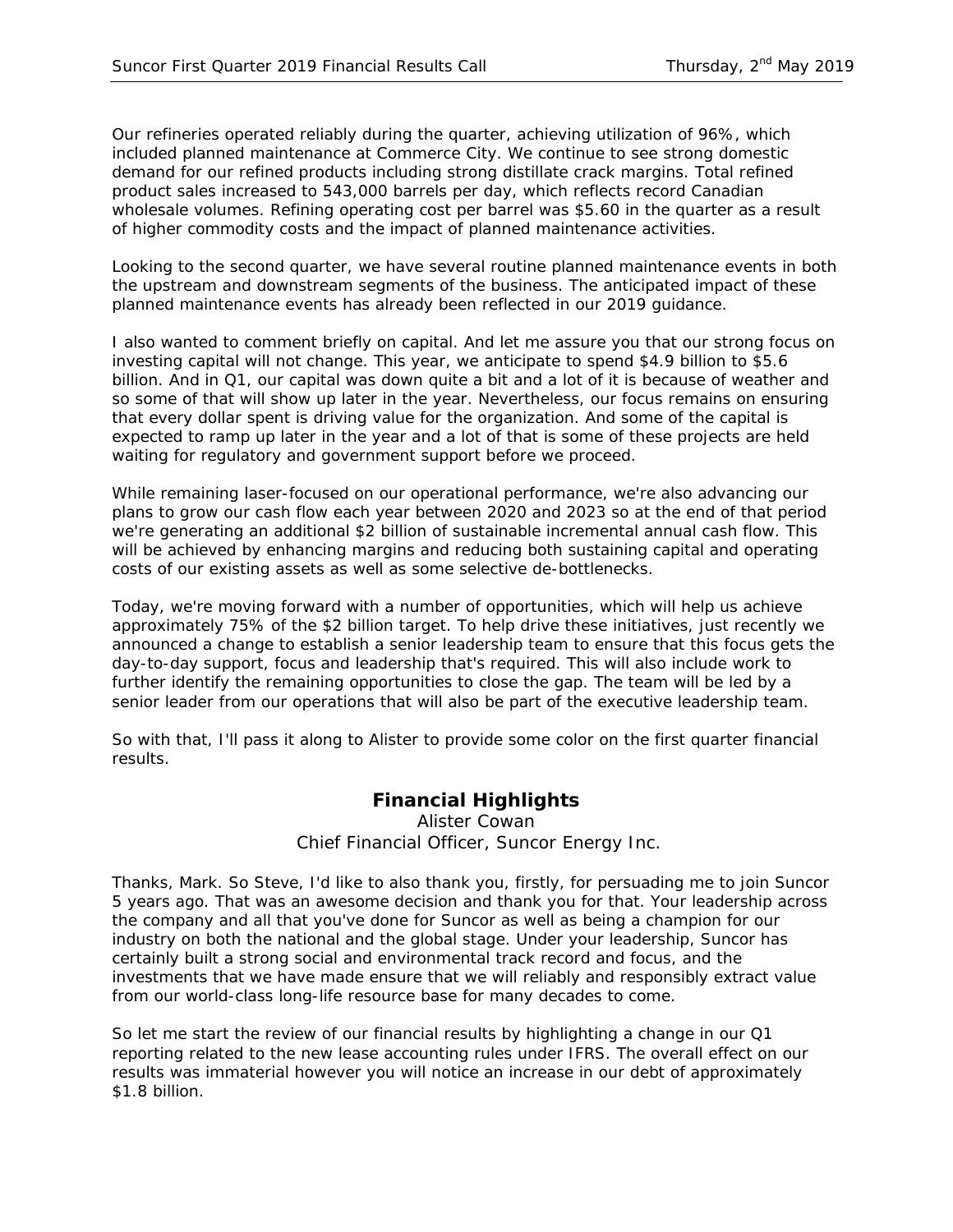This change has a minimal impact on our net debt to funds from operations ratio, but did add approximately 2% to total debt to capital ratio. So this change now aligns with how the rating agencies have historically calculated our debt metrics and we have adjusted our target debt to capital ratio accordingly.

With both the light and heavy crude oil differentials narrowing significantly from Q4 2018, our average Oil Sands operations price realization increased by \$34 to \$66 per barrel. The improvements in benchmark pricing and narrowing differentials were partially offset by reduced production volumes due to curtailment and higher seasonal mining and commodity costs, as Mark discussed. This resulted in Oil Sands segment funds from operations of \$1.2 billion and operating earnings of \$189 million.

We also saw a partial recovery of Brent prices during the first quarter. Our offshore assets were able to capture 100% of this improvement with an average price realization of \$86 per barrel. The E&P segment also benefitted from the receipt of after-tax cash proceeds of \$264 million related to insurance for our Libya assets resulting in funds from operations of \$702 million and operating earnings of \$492 million in that segment.

Downstream generated record funds from operations and operating earnings during the first quarter of \$1.3 billion and \$1 billion respectively, benefitting from a partial reversal of the FIFO loss recorded in Q4 as a result of the improving business environment. A net company-wide after-tax gain of \$288 million associated with FIFO accounting and related inventory valuation adjustments was recorded in the first quarter.

Funds from operations were impacted, as usual in the quarter, from a seasonal perspective by the after-tax payment of approximately \$200 million related to our long-term employee incentive program. And I'll just remind you that that occurs in the first quarter of every year.

Together, all this resulted in consolidated funds from operations of \$2.6 billion and operating earnings of \$1.2 billion. As we said, these results once again demonstrate the strength and resilience of our integrated business and its ability to generate significant cash flow and earnings in any market environment.

So with the cash we generated in the first quarter, we paid \$662 million in dividends and that reflected the 17% increase in earnings last quarter. We repurchased approximately 12 million shares for \$514 million and we spent \$875 million on sustaining and growth projects. As Mark said, we expect to be within our existing capital guidance range for 2019 for capital. However to invest in profitable projects, we still require clarity on government policy and regulatory matters for some of these prior to sanctioning.

With our balance sheet already strong, we have no requirement to direct cash flow to debt repayment in preference to shareholder returns or growth. Our track record demonstrates that we will continue to target sustainably increasing shareholder returns in the current, medium and long term.

So before I pass it back to Trevor, Mark would like to make a brief comment.

**Mark Little:** Thanks, Alister. Just before we jump into the Q&A, I just wanted to extend our deep and heartfelt condolences to the family of the young man, the Ledcor employee that was fatally injured in a light vehicle accident on our Fort Hills site on Monday afternoon. Our value is that safety is above all else, and this is a tragedy and clearly a failure from a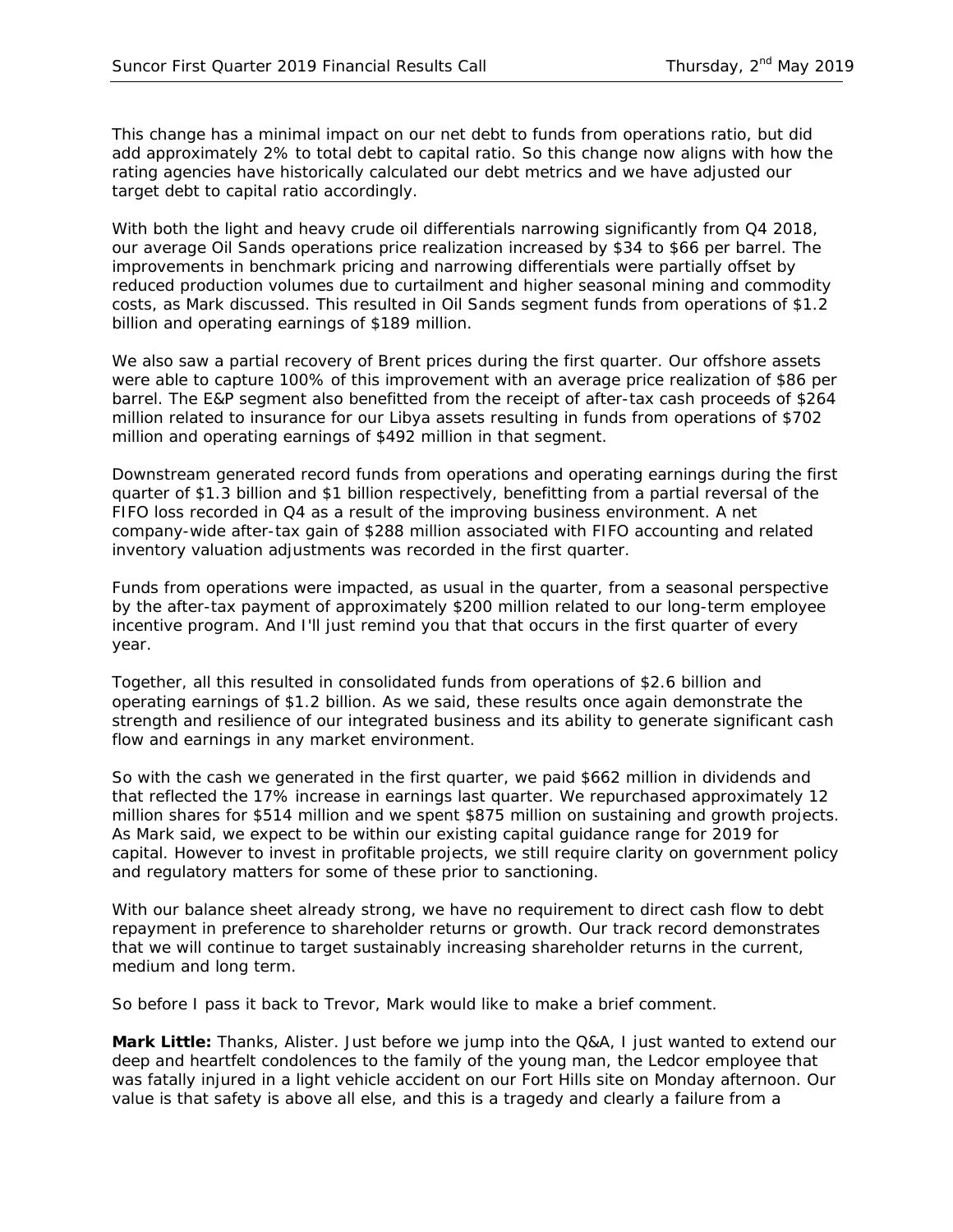variety of different parts. And we just wanted to ensure that we extended our thoughts and prayers to the family, friends and co-workers at this time.

So, Trevor, over to you.

#### **Q&A**

**Trevor Bell:** Thank you, Mark, Alister and Steve. I will turn the call back to the operator to take questions, first from the analyst community and then, if time permits, from the media.

**Operator:** (Operator Instructions) Our first question comes from the line of Jon Morrison with CIBC Capital Markets.

**Jon Morrison (CIBC Capital Markets):** Can you provide any more color on your comments about developing step-out within the offshore business? And specifically, I'm really focused on, one, is this taking on incremental projects like Oda that came online? Or are you looking at perhaps taking smaller positions in some of the larger offshore projects that are out there? And secondarily, does the term step-out imply a new geographic footing in any way?

**Mark Little:** Gee, I'm glad you asked that question because it's really intended around and in fact, I think if you look across the portfolio of all of our assets, one of the key focuses and one of the ways to drive huge value is to continue to get resource and put it behind existing assets and continue to drive value. So I would say in the vast majority of our assets our focus is around where is the resource that keeps sustaining or, in some cases, even growing production within the existing asset. And so you see that in the White Rose extension project. You see that with how we're optimizing Terra Nova.

It was not intended to talk at all or reference any other geographical areas that we'd be entering. We did do Oda and Fenja. The big opportunity we still have sitting in the portfolio is Rosebank, and I think everybody realizes that that's been pushed out with Equinor's entry into that ownership pool. And the focus that we have in working with Equinor is to figure out how to extract even more value. This is about value. It's not about time or production or reserves. So that's our singular focus on it.

**Jon Morrison:** That's helpful. Maybe if I could ask one more. There's obviously a lot of conversations around M&A in the oil sands right now given some of the things that are in the market. And you've always said that acquisitions kind of have to have that trifecta of; one, being strategic; two, providing cost synergy opportunities; and three, coming at the right price. If something is in the market that doesn't check the first 2 boxes, does price ever become enough of a reconciling item that you would ultimately look at proceeding because the accretion is that high? Or if it isn't strategic, it just really isn't on the table for you?

**Mark Little:** I think it would really -- we would have to factor in all of the implications and risks associated with the infrastructure issues and lack of market access and all those sorts of things into it. So maybe it would. But I think the question you're asking is one of the things that's become very prevalent in the last couple of days is; with Devon's comments, are we the ones that they're talking to? And I guess I would just assure you that were not.

**Operator:** Our next question comes from the line of Neil Mehta with Goldman Sachs.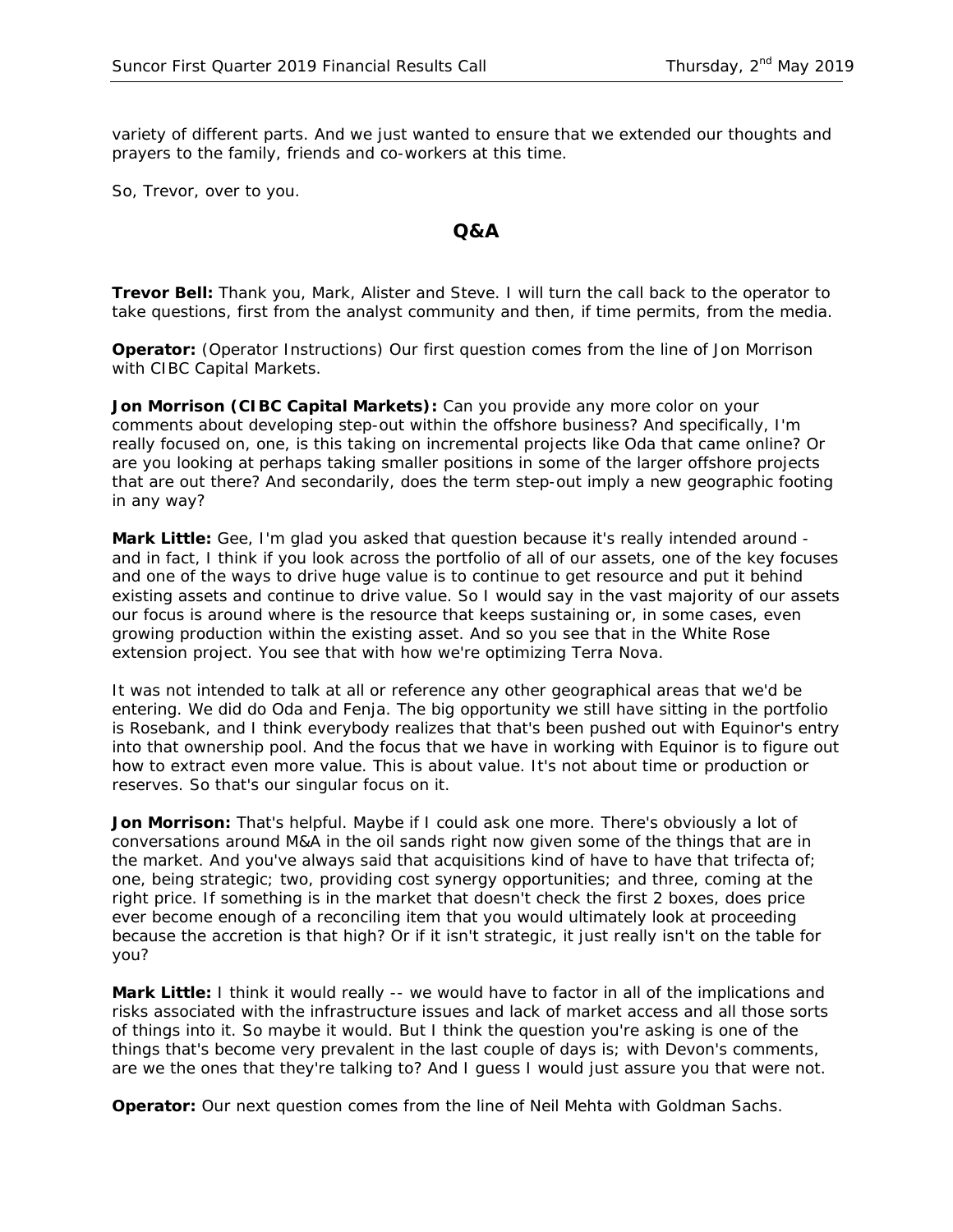**Neil Mehta (Goldman Sachs):** Steve, thanks for the partnership, your leadership, and congratulations on your retirement here. And Mark, congrats to you as well. I just wanted to get your thoughts, Mark, in terms of any early views in terms of your strategic vision in the new seat, early observations. Shall we expect more of the same or any radical change?

**Mark Little:** It's interesting that if you go back, I've actually been on this journey with Rick and Steve for the last 10 years. And I've been on the executive leadership that entire time. And I think the one thing that's very clear is Steve and I, we even have a similar background, but we're very, very aligned on how we drive value and move forward in this. And so the whole focus around operational excellence is huge. And we've been on this journey -- and I viewed that the merger gave us an opportunity to accelerate the pace of that journey.

One of the things we've literally just completed in the last month is we just pulled together our top 1,000 operational leaders across the company, Offshore, Onshore, Refining, Oil Sands, Infrastructure, brought them all together to talk about the importance of operational excellence and how we want to ensure that through this transition there's absolutely no confusion; that we remain on the journey, that we stay focused, and we really need to continue the journey of continuing to strengthen because this is a journey that never ends. And although we've come a long ways, we're far from perfect and we need to keep that journey moving forward.

The one -- the second thing is probably really around capital discipline. And that's been a key factor because I think we recognize that nobody wants to wait 50 years to find out how this story unfolds with all that's going on. And so we've created and shifted the company over the last many years, as everybody realizes, to a company of much more modest growth and higher returns to the shareholders. And so we're now into our 17th year of consecutive dividend increases. We've repositioned the company that way. And our focus is ensuring that we're very diligent on the projects that we're taking on and how we spend the capital for the organization.

And then maybe the third piece is, and this really isn't a difference between Steve and I; this is more of an evolution of the company. I think relative to technology, I kind of view we're in the cool initiative phase and we're working very hard to try and understand how do we leverage technology to accelerate our pace on operational excellence and to go after the \$2 billion that we've committed to our shareholders to deliver by the time we get to 2023.

So we're talking about, relative to last year, we're talking about a 20% increase in our cash flow without significant major new projects coming on. Yes, we have some de-bottlenecks. Yes, we have some things happening. But the focus is to drive that cash flow. And so we've just assembled the senior leadership team and we're working to turn the leveraging of technology to empower the organization into a strategy for the organization and to continue to strengthen our performance and return -- generate more cash and return more cash to our shareholders.

**Neil Mehta:** That actually ties into the follow-up question, which is; what's the confidence level about the achievability of that \$2 billion of incremental cash flow by 2023? And the context for that question is we talk to some investors who say, that Suncor has gone through a period of rapid growth, but as some of these big projects ultimately come online, the growth flattens out and so how can cash flow grow, which goes back to your point about ultimately driving margin expansion and cost savings and capital savings to get that \$2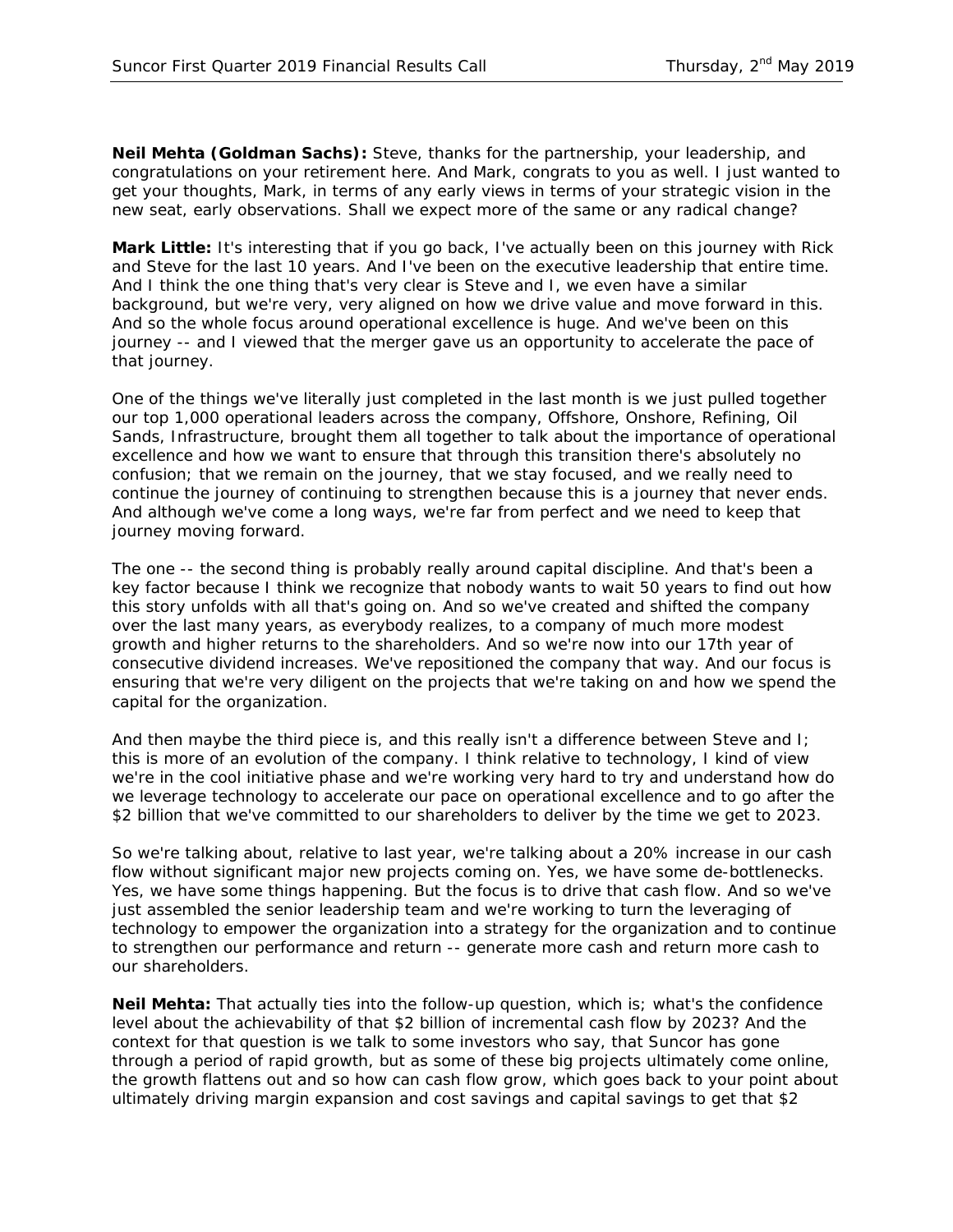billion. But it's just harder to model and get visibility over. So anything you can do to help the market get confidence around that \$2 billion I think would go a long way.

**Mark Little:** Yes. That's a great question, Neil, and I can appreciate the challenge with it. My personal confidence in it is 100%. And so hopefully that position is clear. And the joy of it, I think, for us is -- and it's exactly what you said. When you go through rapid growth, it's like are you maximizing value?

Like one of the reasons we entered Syncrude was because we felt like there's an enormous amount of value there that needs to get unlocked. And so as we put the interconnecting pipeline in, just as one example, between Suncor and Syncrude, we have an opportunity to actually strengthen the performance of both of the assets, drive down our operating costs and generate additional cash. So the faster you grow, actually the more opportunity there is to be able to optimize and drive additional cash flow.

Fort Hills is a great example. We just -- a massive amount of capital that we put on to the ground. We've done a bunch of testing associated. We think there's a de-bottleneck at 20,000 to 40,000 barrels a day. The curtailments are making it a little more challenging to sort out the de-bottlenecks and such associated with it because we can't run the asset at full utilization. But there is no question that as we deepen our understanding of the assets and continue to work with it we think we can unlock a lot of value there. The issue with it is we don't want to go -- it's not all about time because if we rush into it, we could fritter away a bunch of cash and we're just not willing to do it.

**Neil Mehta:** Yes, that's great. If I could sneak in one last question. Mark, what's the update up in Alberta now around curtailments? And how do you think this plays out from here?

**Mark Little:** Well it's a great question. With the new premier taking office and the change in government, we're looking to try and figure out; okay, so how does this story end and how does curtailment end? Because one thing that's pretty clear, and it's certainly true on our side and I would expect it's true from other organizations as well, is there is no sense spending money to generate additional production and drive further throughput if you can't produce the oil. The economics of that are zero. So the only way that we're going to be able to get people back to work and the electricians and the project folks and the engineers is to get 100% of our production flowing to market.

So one of the consequences is curtailment. There's been pros and cons to it and I think you've heard them all. Yes, prices are up. Yes, royalties are up. But we've also reduced takeaway capacity. And so now we're moving less oil out of the province than we were before. And so now the focus is, is how do we figure out how to increase takeaway capacity, get all of our production online and then we can continue to start pursuing now the new opportunities to keep investing in the province and growing the value of this resource not just for Alberta, but for Canadians as well.

**Operator:** Our next question is from Phil Gresh with JP Morgan.

**Phil Gresh (JP Morgan):** Congratulations, Steve and Mark. First question; just, Mark, your latest update on the interconnect pipeline and just in general where you're at with it and when you'd expect that to be a contributor to your \$2 billion of CFO improvement.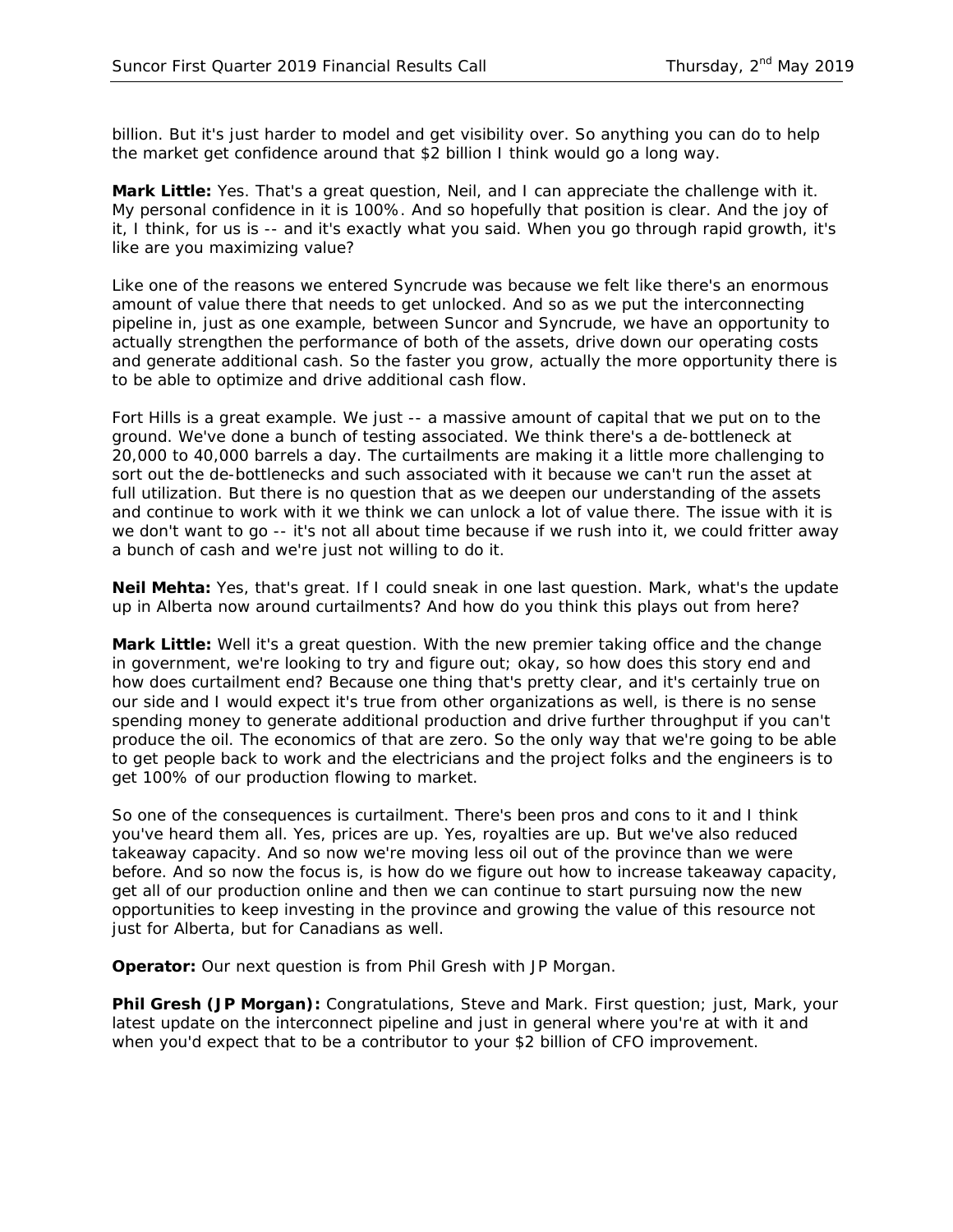**Mark Little:** Yes. The interconnecting pipeline is progressing as expected. We are expecting that by the time you get to the end of 2020 that project will be in service and then we'll have an opportunity to use it to optimize both of these assets.

For our base plant, it's much less of a change because we have the flexibility to take all the different bitumens that we produce into base plant and optimize our assets and blend production into the upgrader. For Syncrude, this is a huge change because they've had very little operating flexibility. That's why this is such a great opportunity. So that, along with their journey around operational excellence, we think we can generate a lot of value with it. But it's on track and looking good.

**Phil Gresh:** And I think you mentioned you've identified 75% of the potential CFO improvement. How much of that would be, in your mind, this project and ultimately what it would do for Syncrude?

**Mark Little:** Yes. It's interesting; I think we have about \$200 million of the \$2 billion tagged to incremental cash flow associated with this particular project. So it's about 10% of the portfolio.

And there is a number of things happening at Syncrude. One, as I think everybody realizes, we're on the same operational excellence journey at Syncrude as we are as a company. And just with all our deep expertise in mining and upgrading the oil sands material, that's one of the reasons we bought in because we have a lot of expertise that can help. So that journey is going well. In fact, in the first quarter, although this was record SCO production for the corporation, Syncrude was constrained because of the curtailments despite some of the allocations they received. So our production could have been higher and Syncrude could have performed even better. That's encouraging. It's a little frustrating that that curtailment has come in at a time they're firing on all cylinders. But the team is actually on quite a journey and we're optimistic about the progress they're making. This line that we're talking about will just make it better.

**Phil Gresh:** Sure. And if I could just maybe follow up on some of your OPEX commentary; the fact that it was higher in the first quarter and that you expect it to get better. Did you expect or did your guidance for the year factor in the curtailments and some of these, I guess, investments that you are making? It does imply a really significant improvement in the back half of the year so I just wanted to make sure I understood that.

**Mark Little:** Yes. Yes, we're a little bit below. I think we're around 15,000 barrels a day below the bottom end of our guidance in the first quarter. So we did factor the curtailment in. We expected that the curtailment would be 325,000 barrels a day for the first quarter and then 30% of that amount for the remaining portion of the year. A few months back, we tried to gain some clarity with the current situation and just trying to understand; well, how come we're not down to like 90,000 barrels a day in April? And the Alberta government clarified that the focus was to average 90,000 for the rest of the year, which is okay for us. We are doing maintenance in Q2 so it has a little less of an impact. And we also have that in Q3. So we actually felt like okay we're in pretty good shape there.

Now these curtailment levels are higher than we expected and part of the reason is because takeaway capacity from the province have declined. So the focus now is how do we figure out how to lift takeaway capacity and production so that we can generate even more value not just for the companies, but for the province and the citizens of Alberta. So that's really the focus.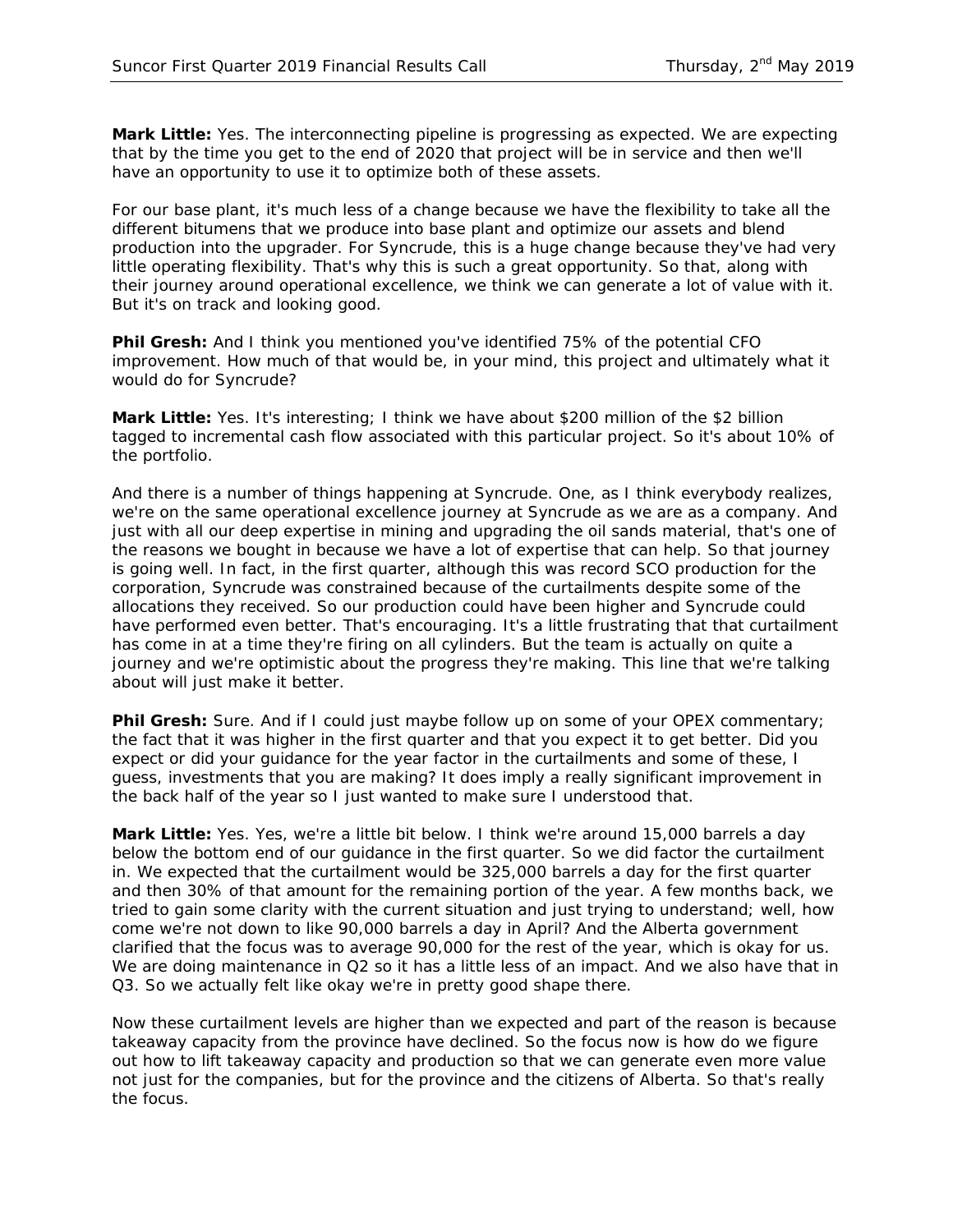I think our sense is, is okay, we believe that we will make some progress on that. In the last several months, the province, in April, May and June, they've adjusted the various numbers a little bit so they are on a slow progress of reducing curtailment. Our hope is, is we can accelerate that. We still, sitting here with what we know today, we think our guidance is good and we'll continue to stick with it. And we're working towards and that focus is to get that oil back on.

**Phil Gresh:** Sure, okay. And then my last question just on M&A. It's a bit of a follow-up here. Obviously, south of the border there's been a lot of activity going on recently. And with respect to that activity, there's been a lot of discussion as to what metrics matter to companies, specifically what financial metrics matter to companies. And so I was just curious how you would frame that, Mark, in terms of is it in earnings accretion, a cash flow accretion? Is there some other metrics that you care about most as you analyze opportunities?

Mark Little: Yes. Phil, I think in all of these -- these are actually, at least the ones we've done, a lot of these are complex transactions. And so we look at everything from what we think the actual asset value is, what kind of return we would get relative to the money we invest, would it be accretive on cash and earnings, all of these. But it's not a simple recipe. We would look at them. Every potential transaction seems to have different attributes. But obviously, we're not going to do something unless we think that it's going to add real value to the shareholder. And I think that's really the biggest driver for us although accretion is an important factor in all that as well.

**Operator:** Our next question is from Roger Read with Wells Fargo.

**Roger Read (Wells Fargo):** Congratulations to both of you -- Steve, a job very well done. And Mark, I know you're ready to roll with this. Digging in on the question front, I guess you mentioned CAPEX for the full year, you're going to hit that, but you also said there's some regulatory issues. I guess thinking about the CAPEX that is set and doesn't need anything but good weather versus maybe the CAPEX that still needs a regulatory approval, give us an idea of what potentially might be an underspend it seems like you're setting up for in 2019.

**Mark Little:** Yes. I mean clearly the way we've done this, Roger, is we've assumed that we will proceed with these projects once we get clarity on it. So we pushed out the timing of our projects and factored that into our capital. And so when we go through it, I think our view is, is; okay, we're definitely kind of mid to the lower end of our range at this stage of the game. Wait and see how it happens. But at this stage of the game, we're not expecting to underspend the range. Although if we decide not to proceed with some of these projects, that's a possibility and I think we just need to wait and see how that plays out.

**Roger Read:** What do you think the main factors are there? Is it curtailment-related? Or is it just something else that you'd be evaluating?

**Mark Little:** Well some of it would be curtailment. But like, just as an example, one of the projects that fits into this category is our co-gen project at base plant. And so co-gen, we're just trying to understand; okay, well what happens to the -- or what happens to the market and what direction are we going in? Because the last thing we want to do is go out and invest all of this capital and then find out the whole market concept gets changed and so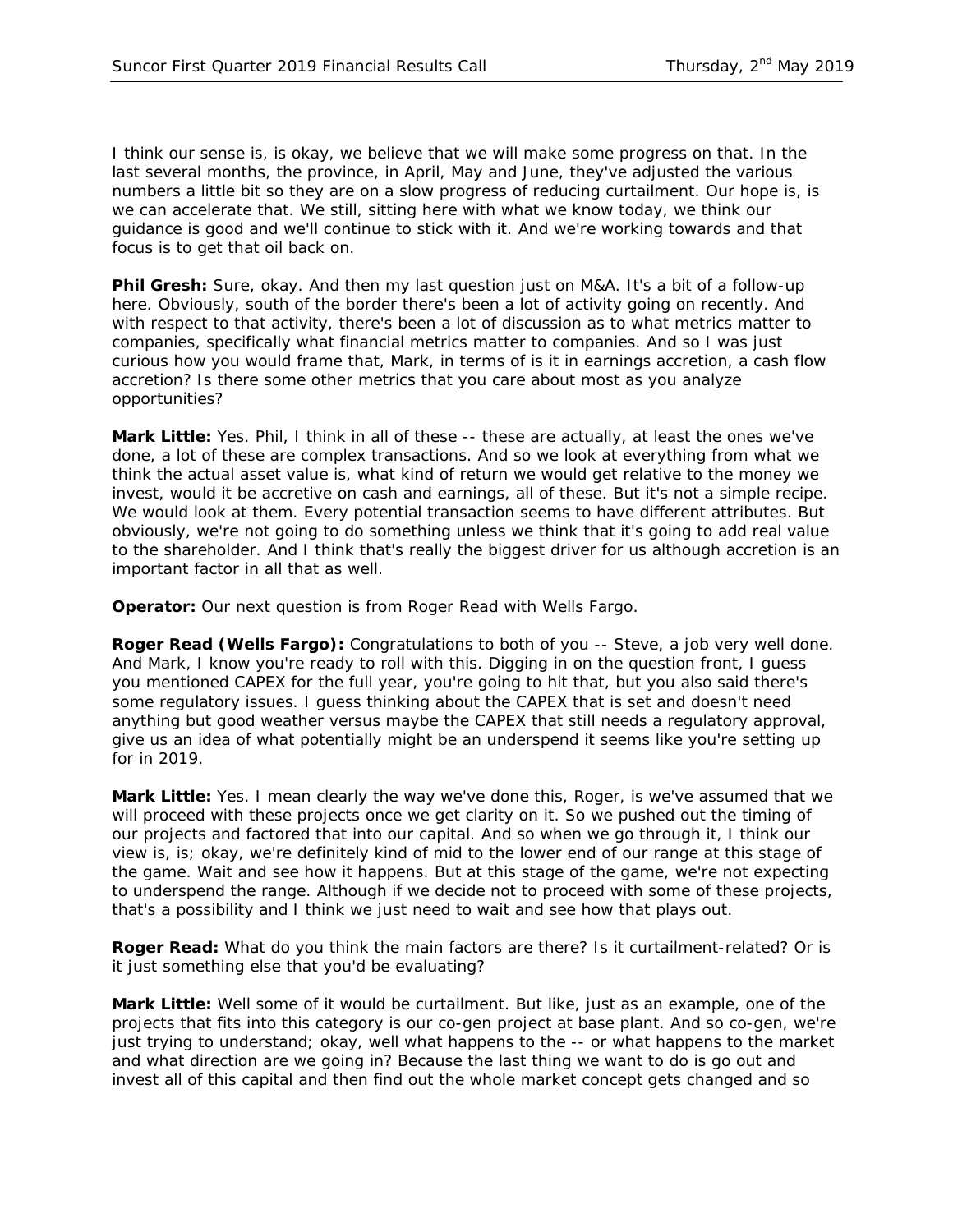now very efficient, very energy-efficient, low greenhouse gas emission electricity isn't valued in the province.

We fully believe, with the platforms and our discussions with the Alberta government, we can quickly get alignment on this because they're certainly interested in seeing investment go and improving the environment. But so we're just kind of waiting to sort that out. But the co-gen is actually the biggest one in there.

**Roger Read:** Okay, great. And then I know this would be a tough question to answer here just because of all the moving parts. But what would your thoughts on incremental crude by rail capacity for yourselves be or as something that you'd want to do maybe as an opportunity in the market? And I'm just thinking back to your comments to Phil's question about capacity. Takeaway capacity has actually declined, which is further complicating the whole curtailment volumes issue right now.

**Mark Little:** Yes. It's interesting, Roger, is that when we've gone on this journey, I think when we peaked we were moving about 350,000 barrels a day as an industry out of the province. That collapsed to, if I'm remembering the numbers right, about 120,000 barrels a day. We lost literally over 200,000 barrels a day of takeaway capacity. There are several opportunities now to increase rail capacity further. And I think a number of people, including the Alberta government, signed up for an increased capacity.

So I think that from our perspective we've always said for all of our production we have all of the takeaway capacity we need through the pipeline commitments we made and those sorts of things. So now it's really an industry issue and the issue is, is although we had the takeaway capacity, we had to shut in and open up capacity for others. It's just the way the process worked. So I think that on rail, rail capacity today is about 200,000 barrels a day out of the province so we're quite confident there is 150,000-plus barrels a day and I wouldn't be a bit surprised if there's not 250,000 barrels a day of takeaway capacity that we could put together to get all this oil back online.

**Roger Read:** Well, I'm sure we could find a use for it south of the border.

**Mark Little:** That's for certain.

**Operator:** Our next question is from Dennis Fong with Canaccord Genuity.

**Dennis Fong (Canaccord):** Again, just reiterating congratulations to Steve as well as to yourself, Mark, as well. The first question here is just talking towards your view of accelerating kind of value back to shareholders. Given your free cash flow profile this year, how are you looking at uses of that excess free cash flow beyond the outlined base CAPEX, dividend and the current share buyback program?

**Alister Cowan:** Okay, Dennis, I'm going to answer that one. And so I mean essentially we very clearly laid out what we're going to do with our cash flow; a substantial dividend increase of 17% for the year. We announced a \$2 billion extension to our stock buyback and you've seen us execute on that and you've seen us do the renewal at the beginning of May for that as well. Beyond that, and Mark outlined where we're spending on capital, I think what you'll see us do is really focus more on probably putting the extra cash that we generate, depending on what the oil prices are, back on the balance sheet as we go forward into next year.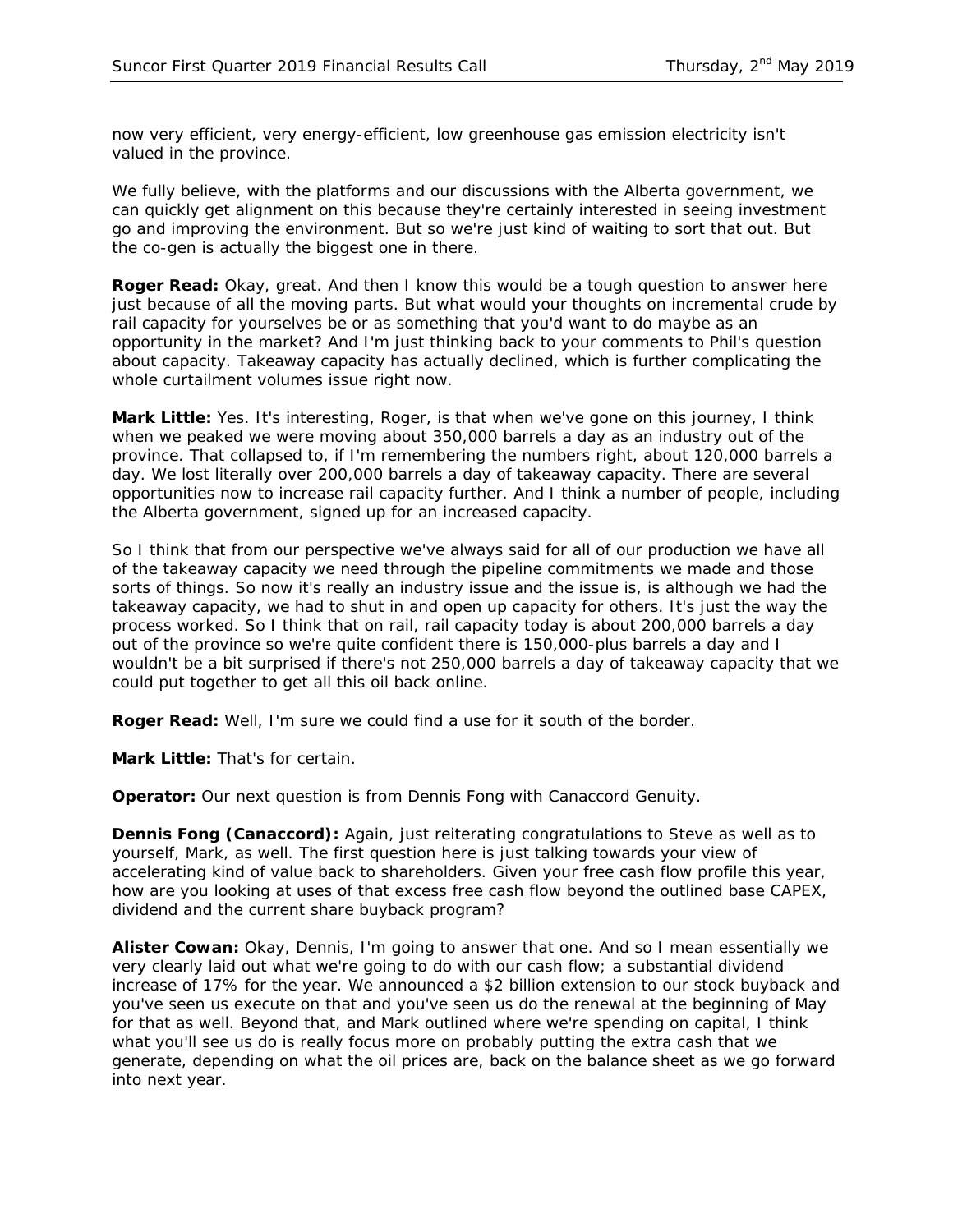**Dennis Fong:** Okay, perfect. And is there a scenario where potentially later in this year if free cash flow either holds or increases that we could see maybe potential changes to the share buyback program as well? Or is that just kind of the thought process is to remain relatively conservative and keep that towards the balance sheet?

**Alister Cowan:** I think we've always said we're quite flexible. I mean it really depends on what the cash flow is. If we see a run-up in oil prices and a corresponding increase, given our exposure to those, in our cash flow, I think we would certainly be looking at whether we increase our stock buyback.

**Dennis Fong:** Okay, perfect. And then just a second question here. Just in terms of some of your past presentations, you've indicated that there could be about \$1 billion to \$1.5 billion of incremental positive cash flow between higher sales and lower per barrel OPEX with getting Syncrude to about a 90% consistent run time. How much of that is incorporated into your \$2 billion plan of free cash flow growth into 2023? Or is this kind of incremental to your expectations? Or does that fall outside of your expectations of that free cash flow growth?

**Alister Cowan:** So Dennis, yes, just to be clear; getting to 90% and \$30 OPEX in Syncrude is not the \$2 billion target. But having access to the hydrotreating capacity and some flexibility around maintenance turnarounds between base plant and Syncrude, they are in the \$2 billion. So I just want to mean there's a clear distinction there.

**Operator:** Our next question comes from the line of Greg Pardy with RBC Capital Markets.

**Greg Pardy (RBC Capital Markets):** Maybe just to add to the others, Steve, thanks very much for all your service and all the very best in your retirement. And indeed, congratulations to Mark. Just a couple of quick ones for me. And I guess part of it is, is coming back to that margin enhancement equation. Just curious as to how you're thinking about potential coker expansions at both Edmonton and Montreal.

**Mark Little:** Yes. It's interesting; we do have a number of opportunities around how we would integrate additional bitumen barrels into the platform. And so you know we're looking at the coker project in Montreal and we're also looking at opportunities in Edmonton. It's interesting in this environment that the question is, is; should we be -- one, can we get good returns for the shareholder? Two, should we be in the coke removal process or should we be in the hydrogen addition process? And we're working through that all right now across all of our refining circuits to try and understand where are the best opportunities in the entire portfolio. And I guess, in some ways, that could actually even push up into the upgrading side as well that we have up north. Although right now, we're expecting it's likely in Edmonton and Montreal are probably the highest probability opportunities.

**Greg Pardy:** Okay. And timing? It sounds like that's progressing, but you're nowhere near a decision.

**Mark Little:** Well, I would say we're probably at least 6 months to a year away from making a decision on it. And a lot of it is our long-term view between sweet and heavy prices. It's not so much about the immediate term. It's more about just the fundamentals of the markets going forward.

**Greg Pardy:** Okay, perfect. And then the last one is just related to the replication strategy. I mean we've -- obviously, we're in a very different market environment now. But how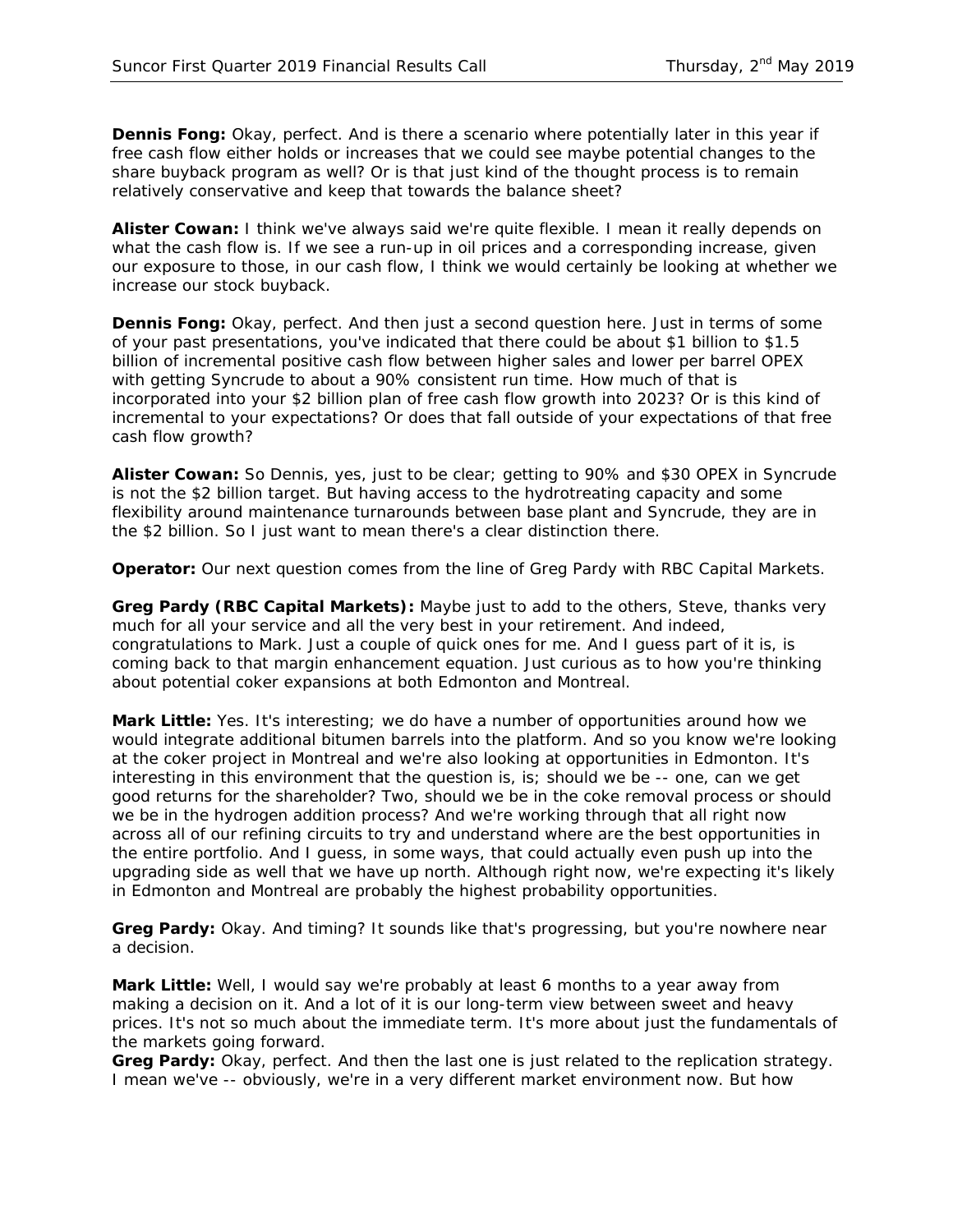should we think about replication just in terms of the gating factors that would then lead to that decision?

**Mark Little:** Yes. We continue to work that diligently. I think part of the issue with it is will we get pipeline and market access. Our whole focus, and we've said it on numerous occasions, that we don't plan on proceeding with the project unless we have much greater certainty on market access than what we have today. We do not and will not spend the money on this to put it onto rail and ship it to market. We just don't think inefficient logistics are going to erode the economics. So that's one key thing.

And then if we go for it, the way we look at it right now is one project in replication would include 3 phases so on a gross basis it would be like 120,000 barrels a day of capacity, but we have joint venture partners in the first one so that's about 90,000 barrels a day to us. And so that would be the first decision. And our expectation is we would come to that, again it's probably 6 months to a year at the earliest that we would make a decision to proceed. And now we would say first oil shows up kind of in the -- well, in 2024 is when you'd start to see the impact of first -- or for the first phase.

**Operator:** Our next question is from Manav Gupta with Credit Suisse.

**Manav Gupta (Credit Suisse):** My question is a little bit more macro and IMO-related. I look at your Slide 17 of the corporate presentation and I understand it's not a new slide, but there's some very interesting facts over there where you indicate that the synthetic gives you about 40% distillate yield. WTI only gives you about 30% distillate yield. And I'm assuming a Permian or Eagle Ford would be much lower. So I'm just trying to understand when you say synthetic, is it synthetic light or is it synthetic heavy? And if it is synthetic heavy also which is giving you a little bit more of distillate yield, doesn't that mean that even in the IMO world, people will think twice before switching from synthetic heavy to a Permian or Eagle Ford because what you make up in HSFO you actually lose out on your distillate yield?

**Mark Little:** Okay. So we don't -- like when we have our distillate barrels, part of the issue is just because of the way the process works, we don't classify it really into like a synthetic heavy and a synthetic light. So when we produce our synthetic crudes, there's a few -- we actually have a sour synthetic and such. But just the nature of the crude that we have in Oil Sands is so that the distillate content in the barrel is actually 40%.

And so what you're saying is exactly right, is that we think that the synthetic barrel will become actually a premium crude because people will want the distillate cut in it versus very light barrels that have lower distillate. So the way you characterized it is the way we view it. And so when you look at it under IMO, we believe that distillate cracks will strengthen and, as a result of that, people will be able to be willing to pay a little bit more for the synthetic barrel to be able to get those distillate molecules.

**Manav Gupta:** Thanks, guys. And a very quick follow-up. There was \$1 billion in working capital build. I'm assuming it's because you are digging a heavier turnaround in 2Q and that should reverse very quickly as the year progresses.

**Alister Cowan:** No, actually, it's very simple. Crude prices went up substantially from the end of Q4. So applying that to our sales and receivables and inventory balances is actually what drives the working capital increase.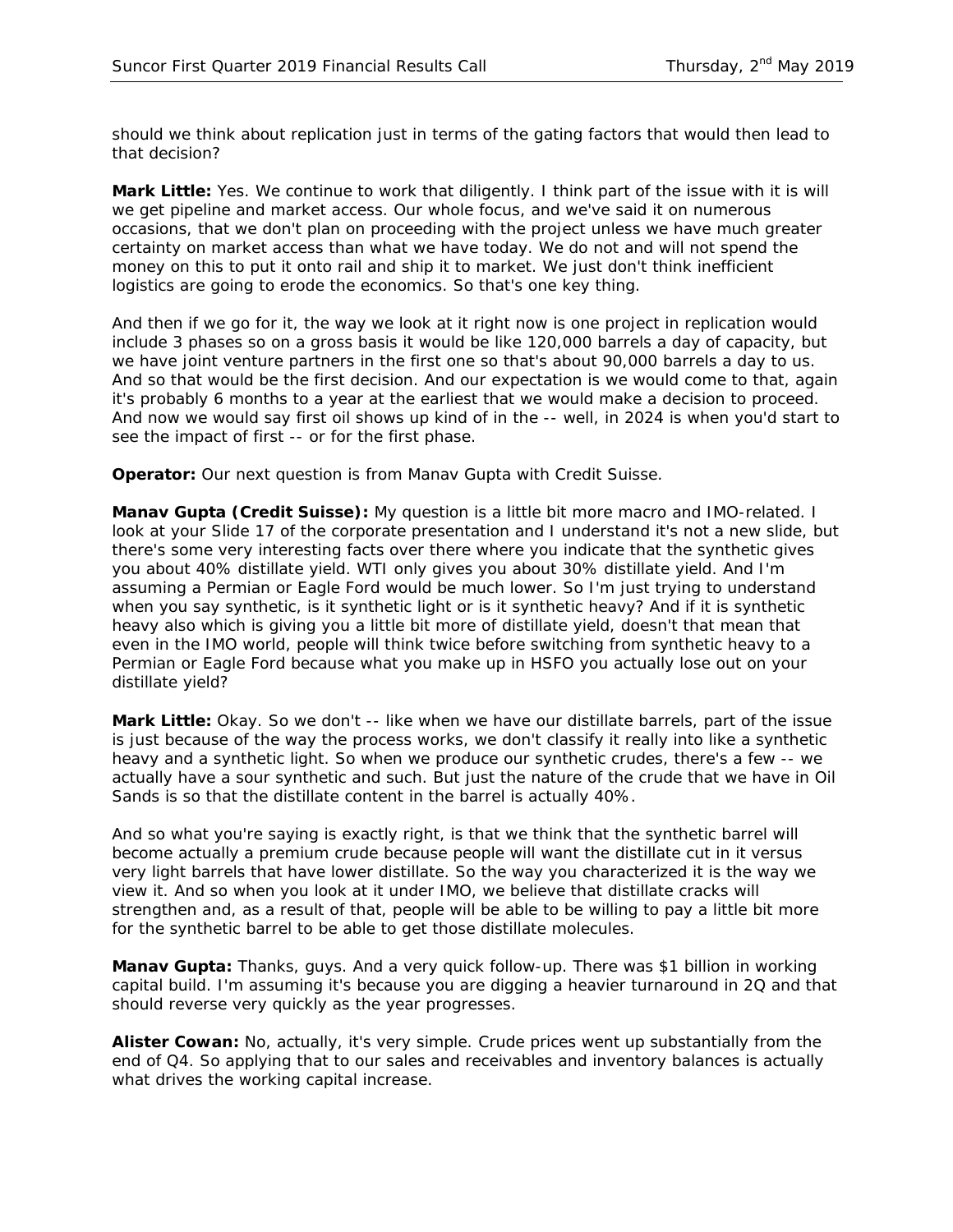**Operator:** Our next question is from Benny Wong with Morgan Stanley.

**Benny Wong (Morgan Stanley):** Just want to echo the congrats to Steve and Mark. My first question is actually for Steve. Obviously, as you've seen the Canadian oil and gas space go through many cycles, I would love to get your perspective on where the industry is headed and what challenges it faces. It seems to me it's a little bit more than just pipeline capacity. And from your perspective, how prepared do you think the industry is geared to take on those?

**Steve Williams:** Yes. I mean let me start -- I'll give you a very brief answer. But let me start at the Canadian level and then I'll move globally from there. I mean I am very optimistic around Canada. I think, in a sense, we have reached a low point where a number of things have been put into question. But if I look at the world supply-demand, if I look at the responsible and sustainable development within Canada, I'm very optimistic about the future.

We're climate change believers. We believe that a transition to a more managed and lowercarbon world is an important piece of that. But in every one of those scenarios, I see demand for oil remaining very firm and probably going up, and I see the demand within that for Canadian oil going up even higher. Because when you look at the alternatives, whether it's South America, Russia, Middle East, Africa, most customers want to be able to depend on a high-quality, reliable supply.

So I think it takes a little bit of time for us to work out some of our issues. I think curtailment, I see it as a very short-term thing and I think coming to an end. I see the pipeline issues steadily being resolved. We're the nearest we've been to all 3 of these current pipelines going in and I think that's a 2-, 3-year issue and then we will shift to the next generation of pipeline after that. So I'm fairly bullish. I think there's a great outlook for Canada.

**Benny Wong:** That's terrific. My follow-up is just a follow-up on the IMO 2020 Slide there, showing the positive impact to Suncor. Just wondering if you guys are doing anything within your system, making adjustments or maybe trying new fuel blends to maybe better capture that opportunity.

**Mark Little:** One of the things we're always doing in this is just trying to understand how we can blend. And so in some cases, the flexibility we have in our Oil Sands business is we can actually custom blend for some of our customers, which we do. So we have some blends that only go to specific customers and are custom blended to their requirements for volume and those sorts of things.

We've also realized that this is an opportunity for our own refineries so we've been doing that for a period of time. Clearly, as IMO comes in, we would expect that some of that custom blending will get modified and adjusted based on the needs of the customer, which will certainly change under IMO. So it's a dimension of what we're doing and we expect that to continue.

**Operator:** Our next question is from Joe Gemino with Morningstar.

**Joe Gemino (Morningstar):** Congrats on the great quarter and, Steve, congrats in your future endeavors. The question I have is on Enbridge and its proposed priority access. Have